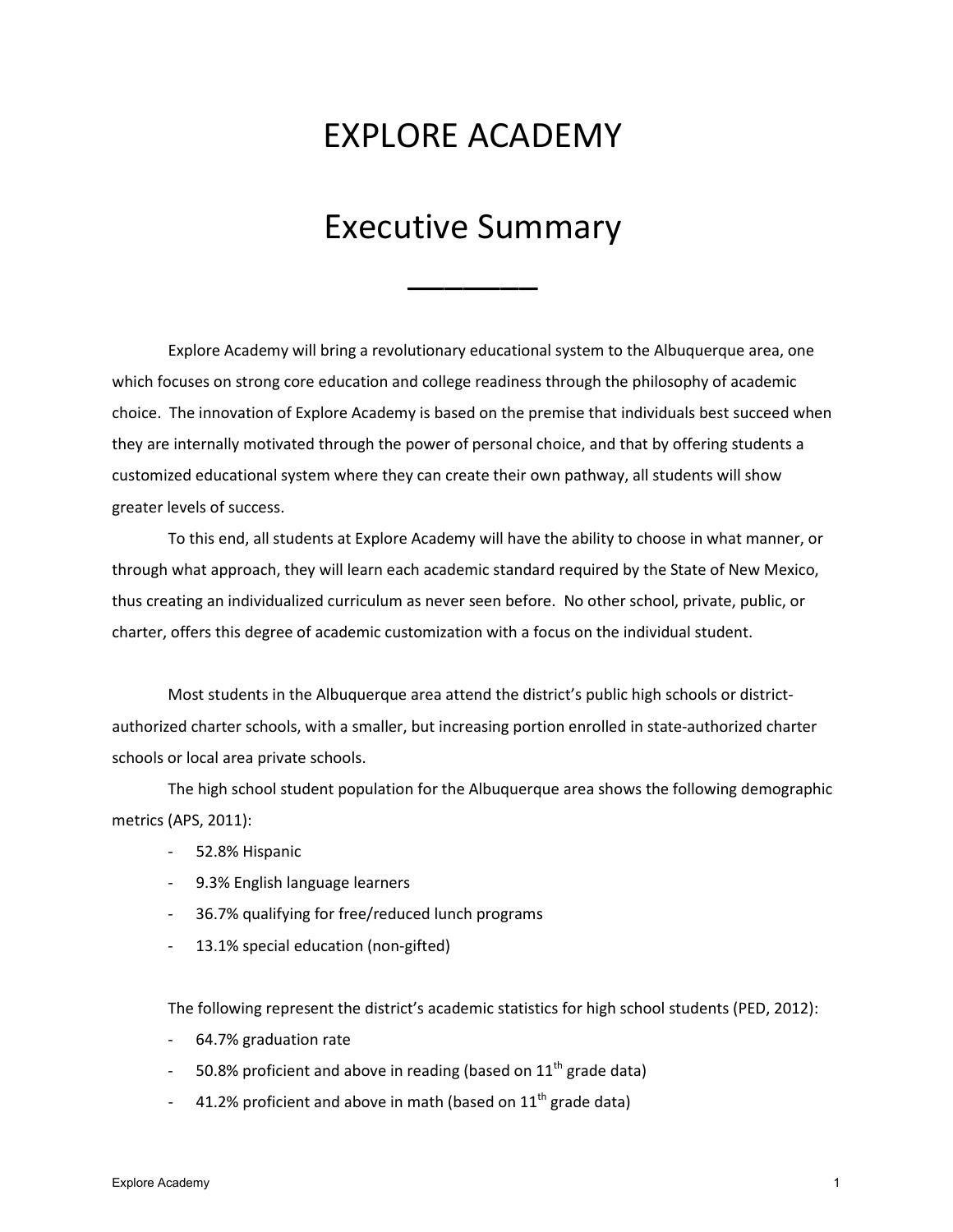The inclusion of Explore Academy as an option for students and parents will provide the district with much needed educational value. Because Explore Academy students will be assessed more specifically in their academic proficiency, they will no longer afford the leniency of passing courses for which they are not fully proficient.

The system in place at the high schools in the Albuquerque area operate on the traditional semester schedule and thus provide a low level of specific academic accountability, the cumulative effects of which compound to produce the low reading and mathematics proficiencies as described above. Explore Academy's system departs from the traditional semester structure and will thus demand greater accountability for each of its students leading to significantly higher levels of academic performance in compared to their peers within the greater school district.

In the area of college preparation, the local Albuquerque school district has shown declining success in college readiness, and it is in this area that Explore Academy will benefit the local population of students by offering an improved and more effective academic model for college preparation.

Over the last decade, as graduation rates within the district have slowly risen, ACT scores of graduating seniors have begun to decline. While ACT represents one metric, it is both an established and standardized college entrance assessment, administered to the majority of students in the Albuquerque area who pursue college entrance, and as such it can be used to gauge the level of success in college preparation for a school or district.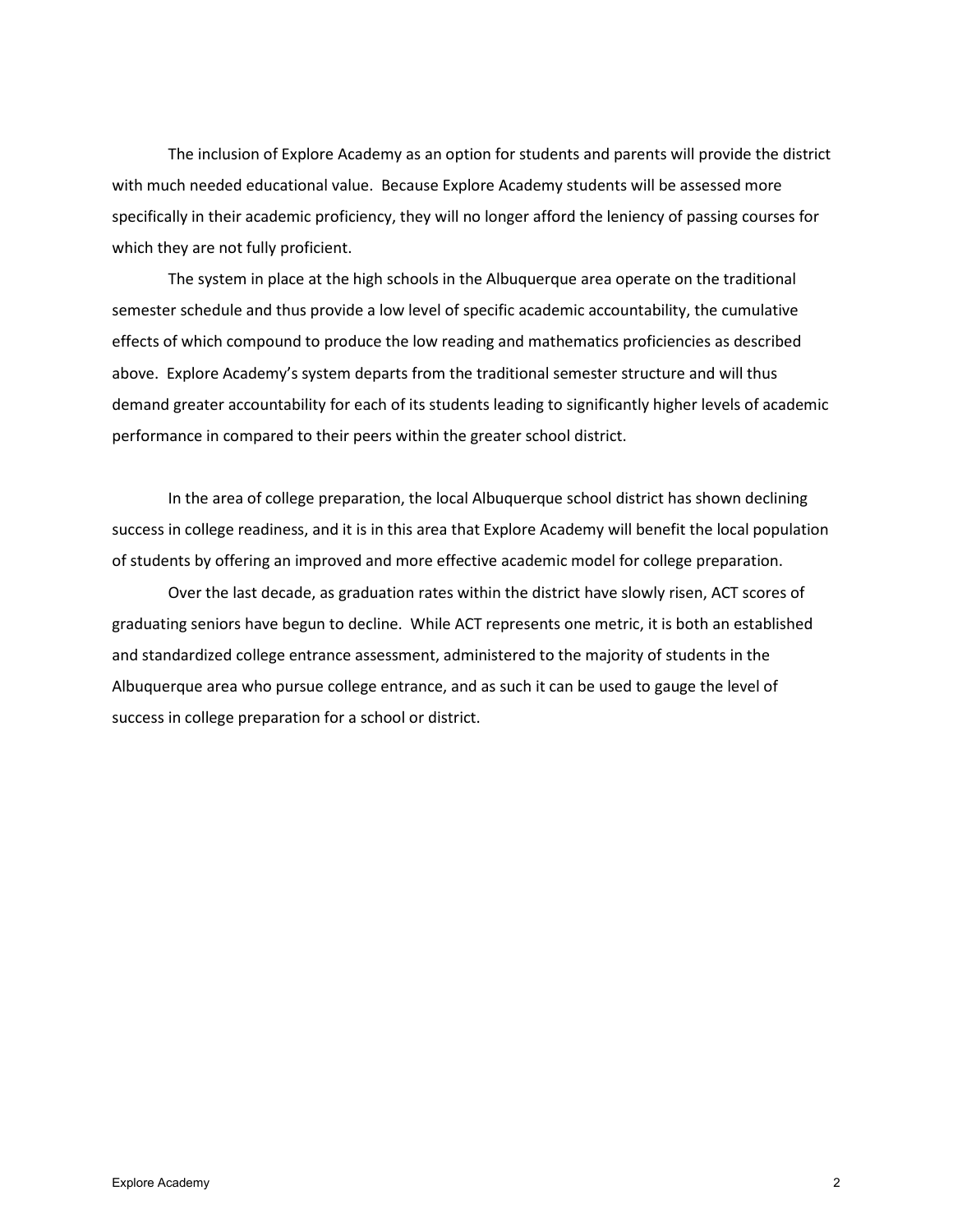



Aside from the obvious recent downward trend, data analysis reveals more telling information. For the first eleven graduating classes shown above, the mean ACT composite score was 21.1 with a standard deviation of 0.1. During this time, the average composite ACT scores held steady in a range of 21 to 21.2, staying within the standard deviation (+/- 0.1) and thus showing no change of statistical significance.

In the last two years, however, the change has been significant. In 2011, the district's average ACT score dropped to 20.8, *three standard deviations* below the average of the previous decade; this trend continued in 2012 with the average mark dropping to 20.5, *seven standard deviations* below the previously established average. This statistical significance of this decline is concerning.

Disaggregating the data shows a more telling trend, however. Of the twelve (12) major high schools in APS, only three have ACT scores higher than the national average (21.1): Eldorado, La Cueva, and Sandia High Schools. These three schools house 30% of the district's high school student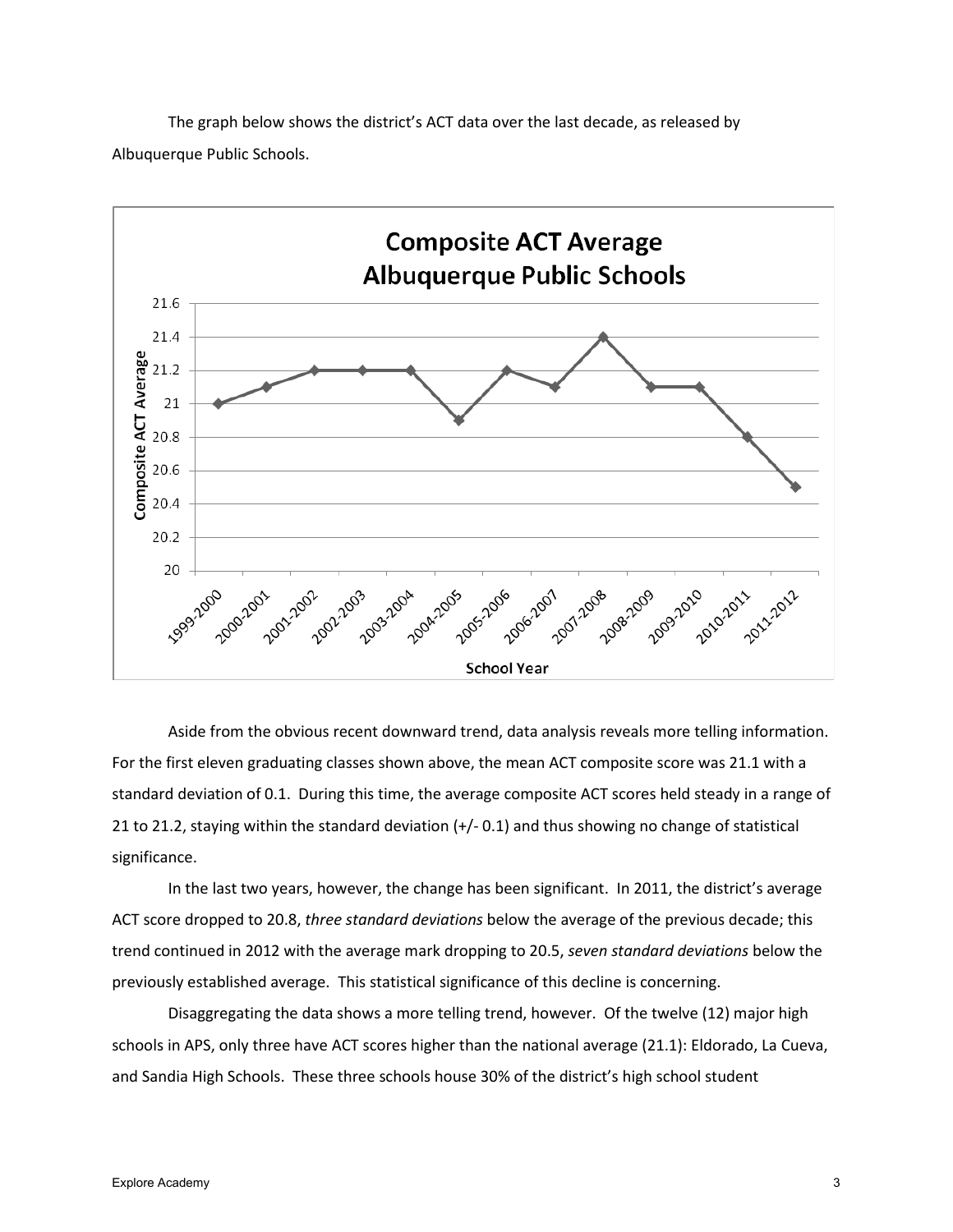population, yet disproportionately represent almost 40% of its ACT test takers. They are also the only three schools in the district in which more than 75% of students take a college entrance exam.

When one removes these three schools from the district's ACT data, the district's composite average drops one full point (20.3 to 19.3), falling below the state average (19.8). Among these remaining nine schools, none beat the national average and only three (Volcano Vista, Cibola, and Albuquerque High) beat the state's average. Thus, it can be concluded that the district's ACT composite average, which beats the state ACT composite average, can be largely attributed to three schools, representing a lack of comprehensive focus on the district's part in preparing its students for college. Thus, in the area of college preparation, the area of town in which the student resides, and thus the high school in which they are assigned through the district's boundaries, is a primary factor in the effectiveness of the college preparation he or she will receive.

For the nine remaining schools, and the 70% of the district's student population they manage, there is significant deficiency in preparation for college. As a result, to offer students from across the district an avenue in preparation for college, APS has created Schools of Choice, the most prominent of which include the Career Enrichment Center (CEC) and Early College Academy (ECA).

The Career Enrichment Center offers students significant program offerings which assist in their preparation for college, but, as a magnet school, it is not equipped to handle college preparation for the entire district. Furthermore, its enrollment is selective; according to district registration guides, students who desire enrollment must apply and are selected based on their grades, resume, references, and field experience, marking the school as geared for only the strongest of students.

The Early College Academy, a second addition to the district's college preparatory collection, represents a bridge to college academics. It offers students a chance to take college classes, on college campuses, while still in high school. As such, it offers very little in the way of college preparation in that it simply provides those college-ready students the opportunity to earn college credit while still in high school.

Clearly there exists a need for students in the Albuquerque are to prepare for college, one which integrates college preparation as part of the curriculum rather than as a separate curricular component. Explore Academy's academic model offers such a program with college preparation integrated throughout each student's four-year tenure. Furthermore, as it will exist as a charter school, it will be available to any student throughout the district, no matter what geographical area of town they reside.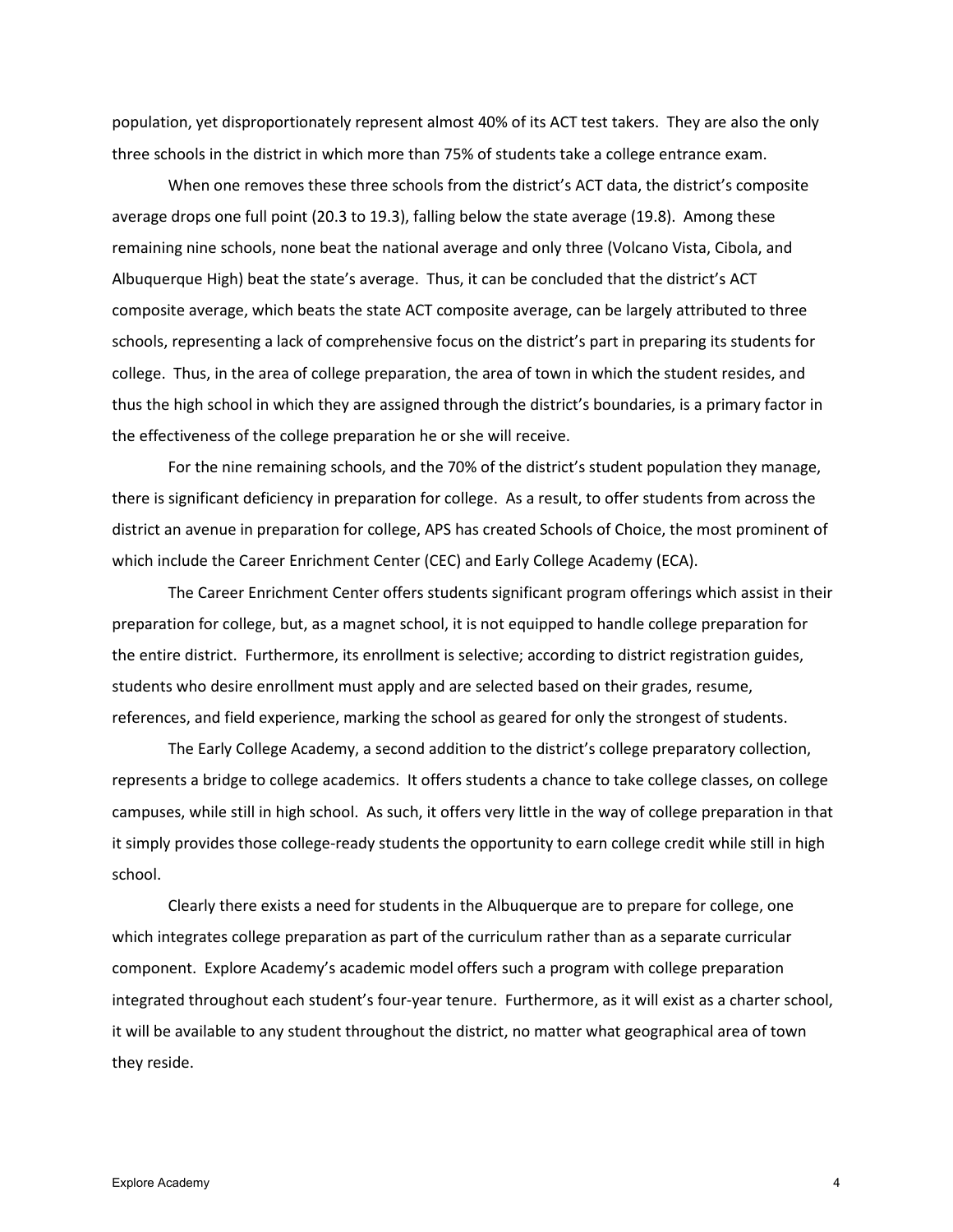While the Albuquerque area does offer *parents* significant choice *between* schools, there is very little difference in choices offered to *students within schools.* Most schools, regardless of their type (public, public charter, or private), offer very little difference in course offerings, specifically in those fulfilling core academic requirements, which represent roughly 70% of the courses in which a student enrolls in their high school career. This commonality can be seen in two dimensions: between schools and within each school.

*Between schools*, for the vast majority of schools that exist in the area, the tracks in the four core academic areas are similar if not identical. This similarity is partially due to the common academic standards to which each school must adhere, as dictated by the State, however, there is very little difference in how schools *approach the completion of those standards.* The four academic tracks are shown below:

| <b>Science</b>                  | <b>Math</b>                                             | <b>English</b>                                      | <b>Social Studies</b>                                                               |
|---------------------------------|---------------------------------------------------------|-----------------------------------------------------|-------------------------------------------------------------------------------------|
| Biology<br>Chemistry<br>Physics | Algebra<br>Geometry<br>Algebra II<br>Pre-Calculus/Trig. | English 9<br>English 10<br>English 11<br>English 12 | New Mexico History<br><b>World History</b><br><b>US History</b><br>Government/Econ. |

While it is recognized that there is differentiation in how classes are structured between different schools, the point of emphasis is that there is very little variation in the common academic tracks students will experience between schools.

*Within a school*, there is very little diversity in what courses students have the option to take, specifically within the academic tracks mentioned above. In other words, between two students at the same school, there is very little uniqueness in the core academic educational experience for each student.

The chart below shows the levels of course diversity offered to students at a typical high school in the Albuquerque area (La Cueva High School). Each area is divided by grade or topic with the included number of potential options students have in fulfilling each academic requirement shown. The final column shows the level of individualized pathways offered, calculated based on the number of options at each level.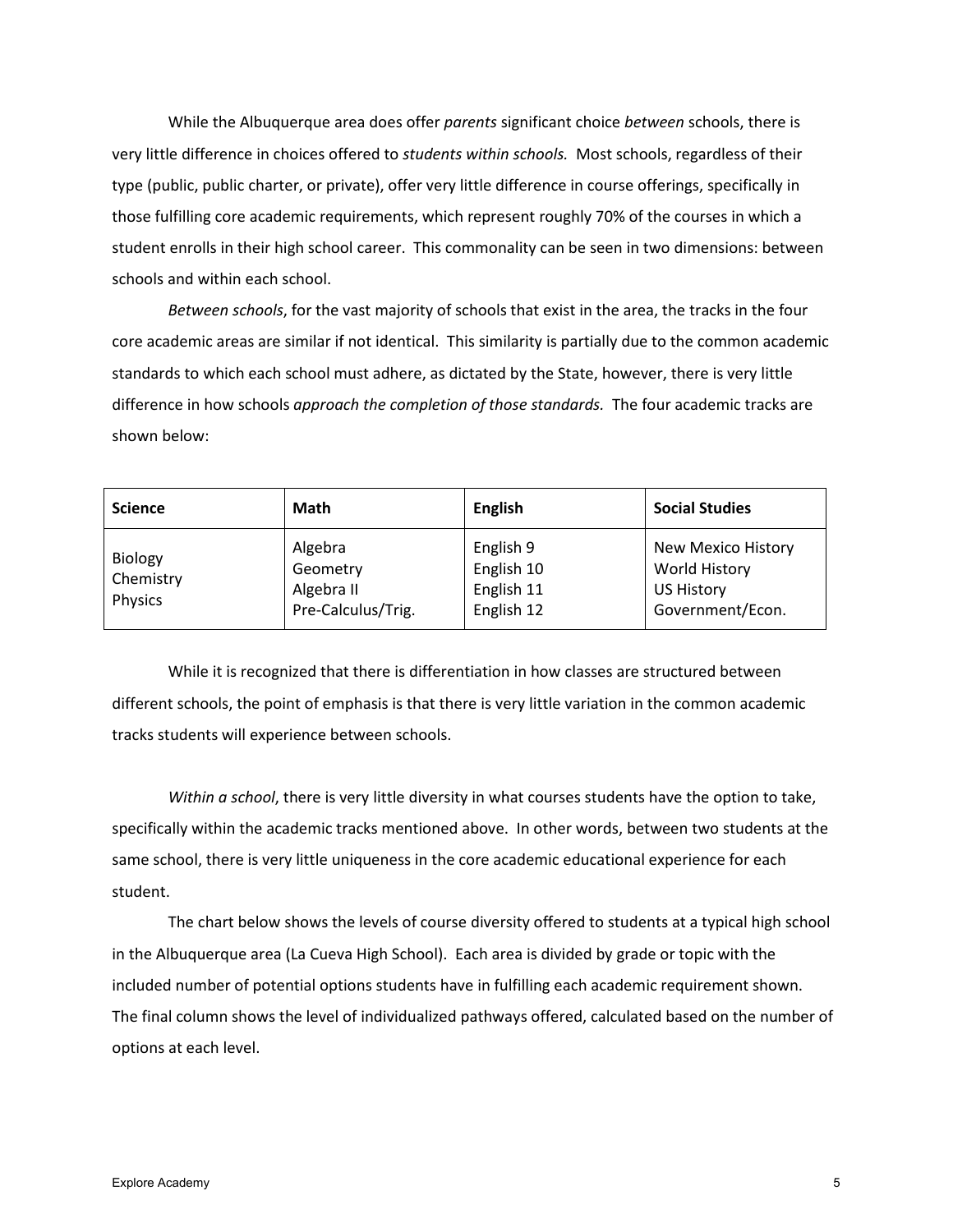## **LA CUEVA HIGH SCHOOL COURSE OFFERINGS FOR CORE ACADEMIC AREAS**

| <b>ENGLISH</b>                          | $9th$ Grade (2)                 | $10th$ Grade (3)                                             | $11th$ Grade (3)                                          | $12^{th}$ Grade (6)                                                                                           | <b>Curricular Pathways</b>                                                                                         |
|-----------------------------------------|---------------------------------|--------------------------------------------------------------|-----------------------------------------------------------|---------------------------------------------------------------------------------------------------------------|--------------------------------------------------------------------------------------------------------------------|
| 4 credits<br>required for<br>graduation | English 9<br>English 9 - Honors | English 10<br>English 10 - Honors<br><b>World Humanities</b> | English 11<br>AP English 11<br><b>American Humanities</b> | English 12<br>AP English 12<br>Mythology/Folklore<br><b>Bible Literature</b><br>Shakespeare<br>Film Criticism | 108 Curricular<br>Pathways<br>(Calculated based on<br>the options at each<br>$level: 2 \times 3 \times 3 \times 6$ |

| <b>MATH</b>                             | Algebra (3)                                       | Geometry (2)                       | Algebra II (3)                                             | Elective (6)                                                                                                                                | <b>Curricular Pathways</b> |
|-----------------------------------------|---------------------------------------------------|------------------------------------|------------------------------------------------------------|---------------------------------------------------------------------------------------------------------------------------------------------|----------------------------|
| 4 credits<br>required for<br>graduation | Algebra<br>Honors Algebra<br>Algebra (Upperclass) | Geometry<br><b>Honors Geometry</b> | Algebra II<br>Honors Algebra II<br><b>Algebraic Models</b> | <b>Transitions College</b><br>Math<br><b>Financial Literacy</b><br>Pre-Calculus<br>AP Calculus AB<br>AP Calculus BC<br><b>AP Statistics</b> | 108 Curricular<br>Pathways |

| <b>SCIENCE</b>                          | Life Science (3)                             | Chem Science (3)                                              | Phys Science (5)                                                                        | <b>Curricular Pathways</b> |
|-----------------------------------------|----------------------------------------------|---------------------------------------------------------------|-----------------------------------------------------------------------------------------|----------------------------|
| 3 credits<br>required for<br>graduation | Biology<br>Biology - Bilingual<br>AP Biology | Chemistry<br>Chemistry - Bilingual<br>Geology<br>AP Chemistry | Physics I<br>Physics I - Bilingual<br>AP Physics B<br>AP Physics C<br>Geology/Astronomy | 45 Curricular<br>Pathways  |

| <b>HISTORY</b>                            | $9th$ Grade (1)     | $10^{th}$ Grade (3)                                                                                               | $11^{\text{th}}$ Grade (3)                                                                               | $12^{\text{th}}$ Grade (1) | <b>Curricular Pathways</b> |
|-------------------------------------------|---------------------|-------------------------------------------------------------------------------------------------------------------|----------------------------------------------------------------------------------------------------------|----------------------------|----------------------------|
| 3.5 credits<br>required for<br>graduation | NM History (0.5 cr) | World History and<br>Geography<br>AP World History and<br>Geography<br>World History and<br><b>Geo Humanities</b> | US History and<br>Geography<br>AP US History and<br>Geography<br>US History and Geo<br><b>Humanities</b> | Gov't/Economics            | 9 Curricular<br>Pathways   |

Based on the chart above, the school offers very little in course diversity from which students can choose in fulfilling their core credit requirements. Most course diversity, where it exists, is based on course rigor (regular vs. honors vs. AP) with very little differentiation in place to address student interest. Only in certain areas, such as in the  $12<sup>th</sup>$  grade English course offerings, does the school offer differentiation (Bible Literature, Shakespeare, etc.) in fulfilling core requirements, yet such offerings are limited.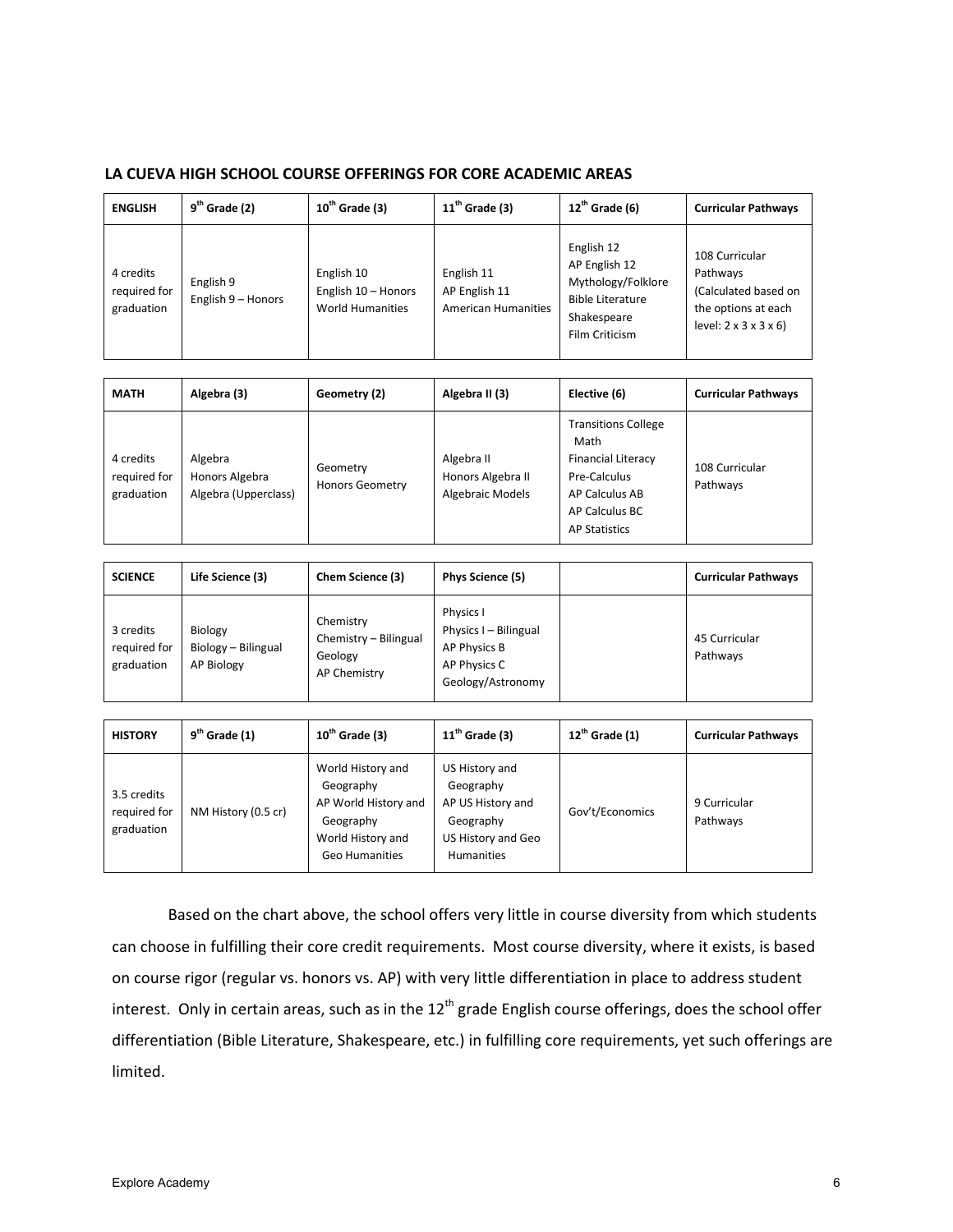In the area of English alone, compared to the offerings at Explore Academy, La Cueva High School has a fraction (less than 0.000003%) of the curricular pathways and thus pales in comparison in the academic diversity it can offer its students (see application for explanation and calculations on curricular diversity).

This school and its curriculum is a representative sample of the limited diversity seen across the educational landscape in the Albuquerque area. Regardless of the type of school, charter vs. traditional public high school, *there is very little diversity in how students fulfill the requirements set forth by the state.* As a result, the core curricular tracks offered by schools across the city are fixed and consistent when comparing school to school.

This is where Explore Academy fills a vital need of Albuquerque community, for it provides a new approach in education, separating itself from the curricular models found at most schools in the area. It provides students with choices in *every* course in which they enroll, allowing them to chart their own educational path and pursue their interests.

Students who enroll will have a choice in every course they take, which will immediately provide them with advantages in learning, as they will learn *how* they want. Through a diverse set of themes through which each course will be offered, students will have the ability to choose the theme in which they are most interested. This makes education customizable to a level not seen in the Albuquerque area in educational institutions both public and private. Because not all students learn in the same manner, this form of differentiated instruction will allow for significantly higher levels of student success compared to the area's local school which operate through the traditional and outdated one-size-fits-all educational model. *An educational system offering increased student choice and a customized form of education is in the best interest of the student population.*

Class lengths will be trimmed to 4.5 weeks from the common 18-week/36-week semester format, with traditional courses divided into their constituent units and each unit becoming its own class. At the conclusion of each 4.5 week course students will take an exit exam to gain credit for that given academic unit. This format of assessment will, for the first time, make students accountable for learning in every individual academic area, and will thus result in better education, including adjustments in instruction, remediation, tutoring, etc. *An educational system offering more specific instructional accountability is in the best interest of the student population.*

Students at Explore Academy will further choose from a variety of majors (comparable to those seen at the college level) and will spend a portion of their time beginning in their sophomore year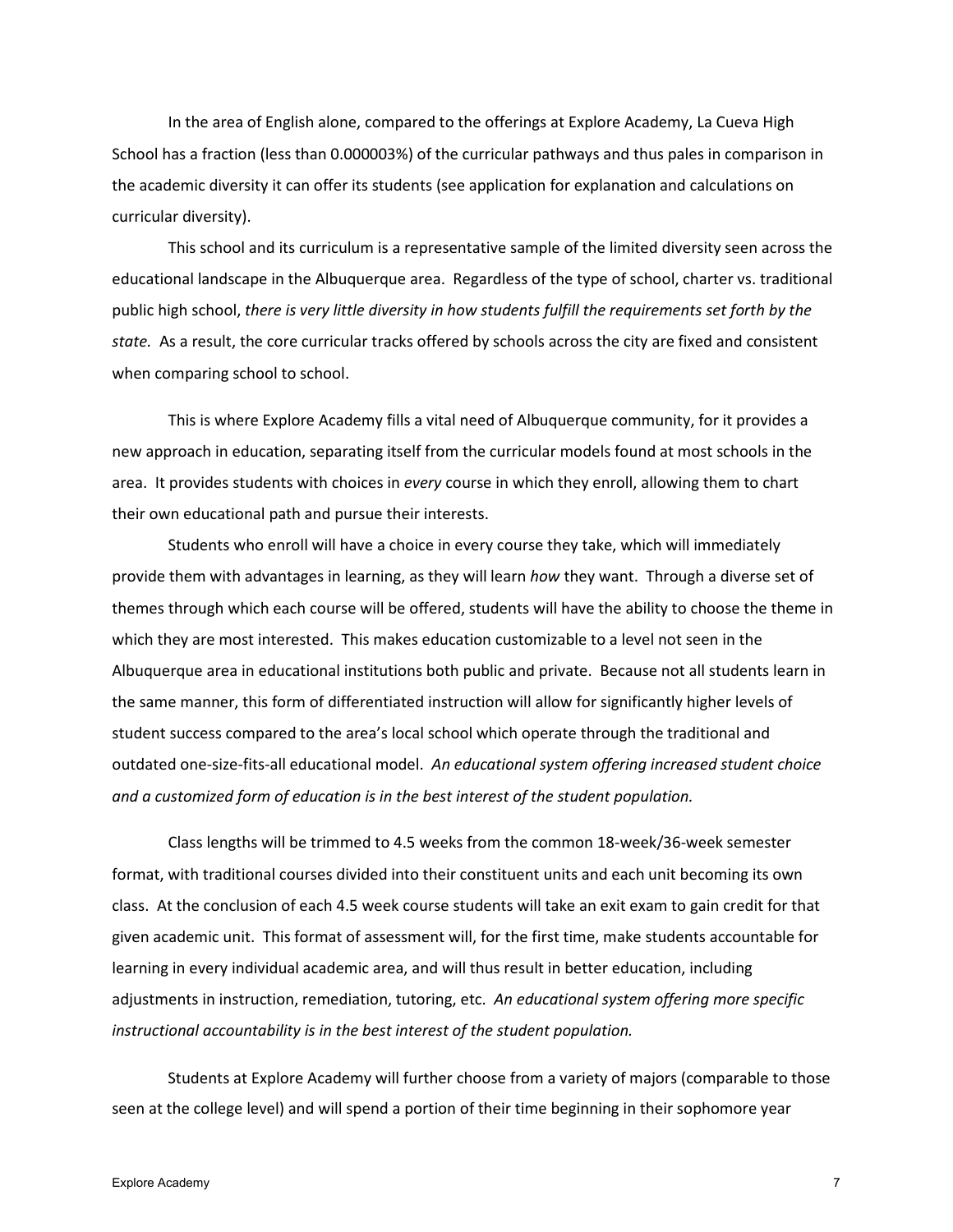exploring one or more career pathways that will not only expose them to the demands of a given college major/career, but will provide them with a jumpstart in preparation for courses they will see in college. No school in the Albuquerque area, public or private, offers the diversity of specialized pathways of instruction to prepare students for success in college. *An educational system which allows students to explore areas in which they are interested is in the best interest of the student population.*

Justin Baiardo, the Explore Academy founder, is a National Board Certified teacher in both the Albuquerque and Rio Rancho public school districts, with experienced instruction in general education, special education, and ELL. During his time in education, Mr. Baiardo has gained significant experience in the creation and implementation of diverse forms of education, including general education, special education and college preparatory curricula.

Mr. Baiardo is a strong proponent of differentiated instruction and has been responsible for extensive levels of curriculum development that have successfully incorporated diverse methods of instruction for students from all backgrounds, specifically those who are college-bound. This experience has lead him to propose the Explore Academy charter, whose vision of a differentiated curriculum separates itself from any educational philosophy seen within the state.

Explore Academy's Governance Council consists of five members.

Mary Robinson is a master teacher who has positively affected the lives of each of the thousands of students that have passed through her door over the years. Although a scientist by trade, she has come to find her place in the teaching of young men and women, preparing them for both college and career with her advanced academic programs. As one of the few founding staff members of Rio Rancho High School, an institution known for its diverse collection of elective courses, she has built one of the most successful professional college and career preparatory program in the state, if not the country.

Over the past thirteen years, Barbara Lopez has worked as a part-time research engineer at the University of New Mexico. In that time, she has worked in association with the National Science Foundation for Advanced Technological Education, including both curriculum development and instructional design for STEM education, with a focus on MicroElectroMechanical Systems (MEMS).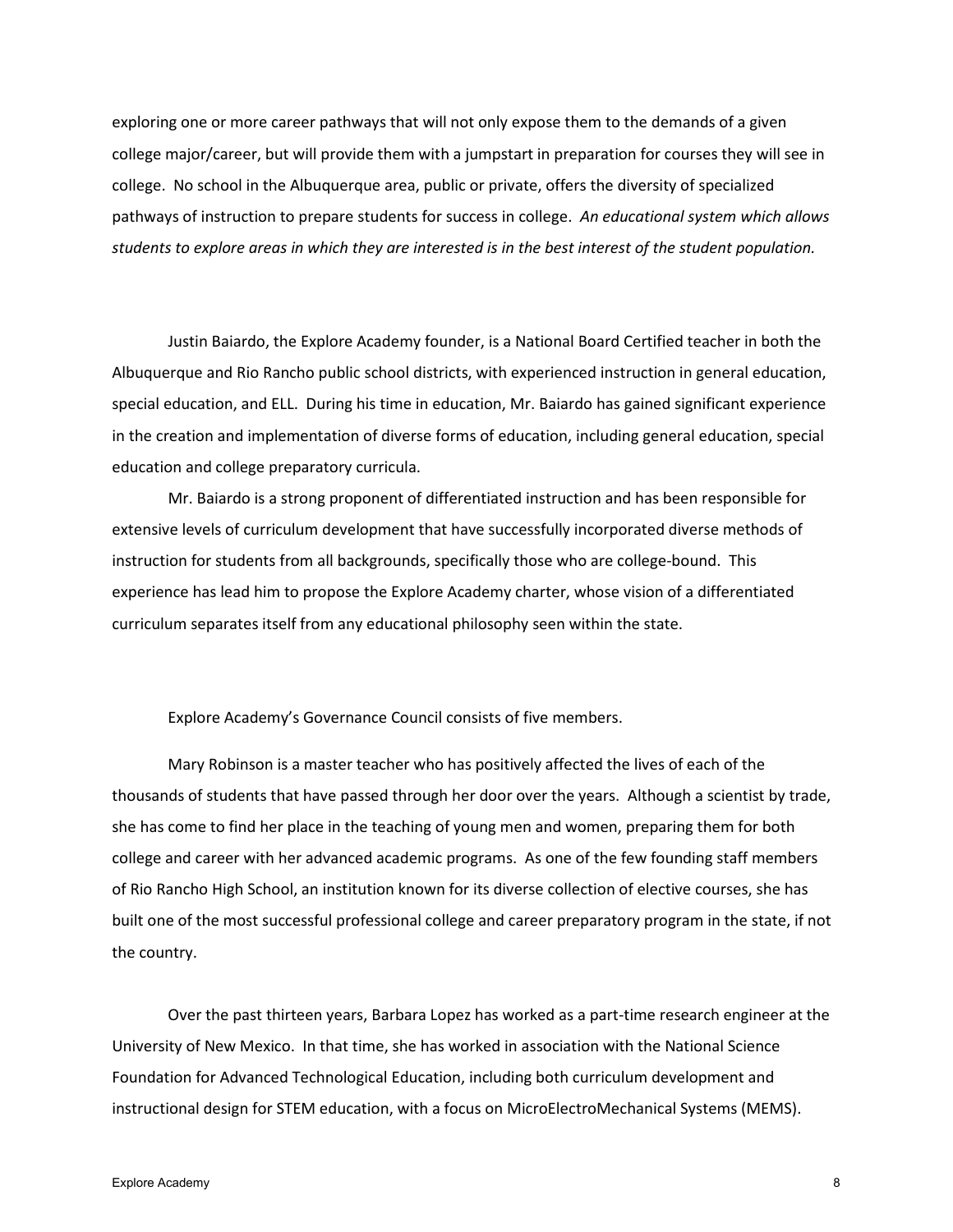Her curriculum development experience ranges from middle school through college level. She has also developed educational materials for technicians and engineers working in the semi-conductor industry.

Before her work at UNM, she worked at Intel Rio Rancho as a capacity engineer. She began her career at NASA, Johnson Space Center, working as an acoustic/vibration test engineer for space station payloads.

Jeanette Miller offers her expertise from a variety of backgrounds including business, education, and community outreach. As a former School to Careers Coordinator at Rio Rancho High School, she has extensive experience in the educational transition from high school to college. As a former Inquiry Facilitator for the Intel International Science and Engineering Fair, she has worked extensively with young men and women in developing themselves as professionals in the areas of science and engineering.

Lately, however, her expertise has brought her to the business world, working as the Director of Marketing and Public Relations for the National Museum of Nuclear Science and History. Her diversity and wealth of experience is only equaled by her passion for education and the fostering of young men and women into successful adults.

A special educator for the past thirteen years, Nadyne Shimada recently vacated the position of Academic Dean at the Public Academy for Performing Arts. As the Academic Dean, Nadyne was responsible for managing the student information system, development of the master schedule, student course registration, developing and maintaining relationships with educational providers of enrichment, credit recovery and remedial courses, standardized testing, college counseling (including writing letters of recommendation and completing secondary school reports), and ensuring each student was on track for graduation. Nadyne also managed a special education, 504, and SAT case load, and provided remediation, direct instruction, coaching, counseling, and transition services to secondary special education students. While at PAPA, she also taught a variety of courses from Advanced Placement and dual credit CNM classes to middle school math remediation.

Prior to her tenure at PAPA, Nadyne managed the gifted program at Rio Rancho High School for ten years. Her responsibilities included developing and delivering required and elective courses for gifted students, providing college counseling services (including writing letters of recommendation and secondary school reports), and mentoring students through science competitions. Nadyne also served